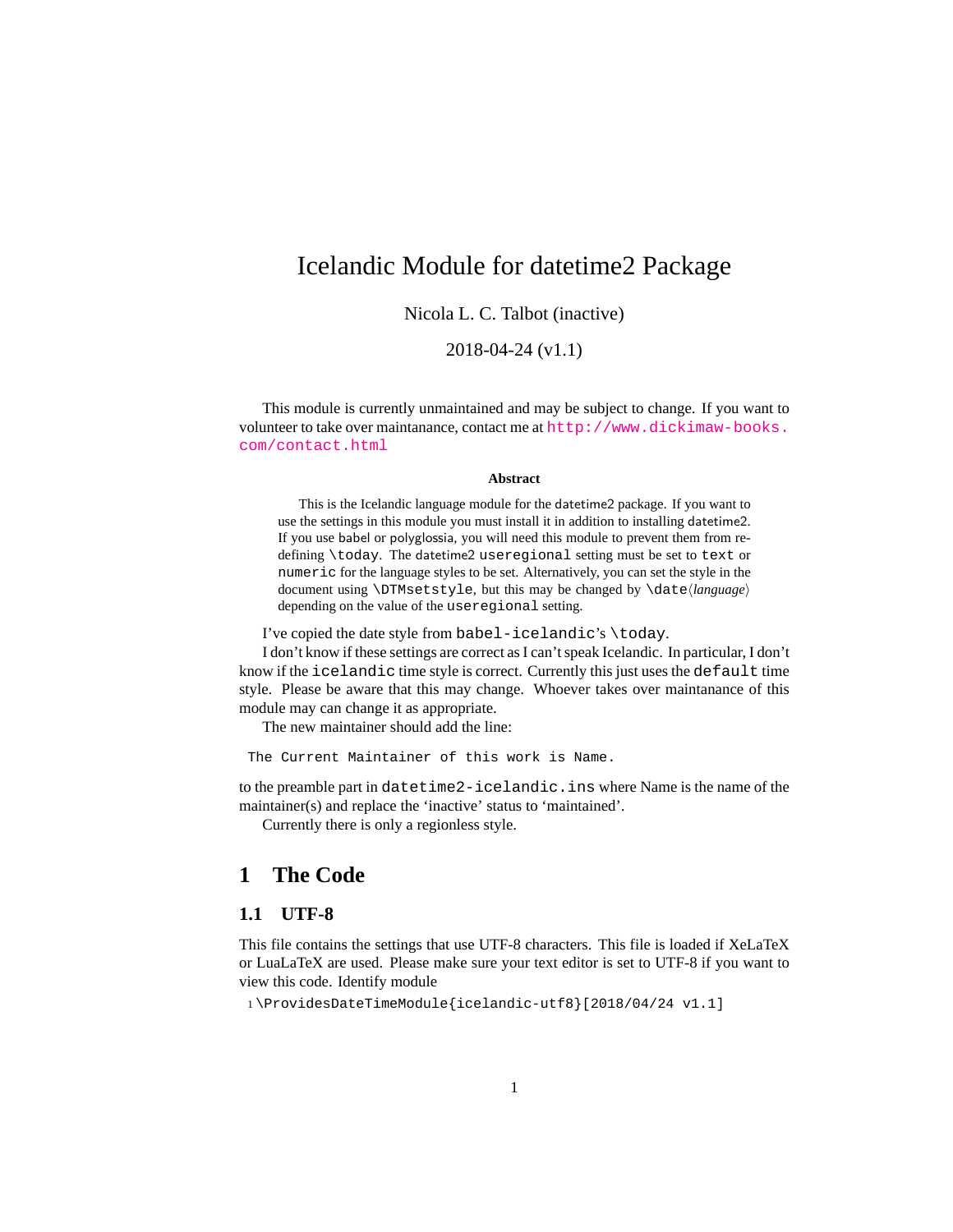<span id="page-1-0"></span>\DTMicelandicordinal \newcommand\*{\DTMicelandicordinal}[1]{% \number#1.% } \DTMicelandicmonthname Icelandic month names. \newcommand\*{\DTMicelandicmonthname}[1]{% \ifcase#1 \or janúar%  $9 \sqrt{or}$  febrúar% \or<br> $12$  mars mars% \or apríl% \or maí% \or júní% \or júlí% \or ágúst% \or september% \or október% \or nóvember% \or desembe% \fi } \DTMicelandicMonthname As above but capitalize. \newcommand\*{\DTMicelandicMonthname}[1]{% \ifcase#1<br> $35$  \or \or Janúar% \or Febrúar% \or Mars% \or Apríl% \or

- Maí%
- \or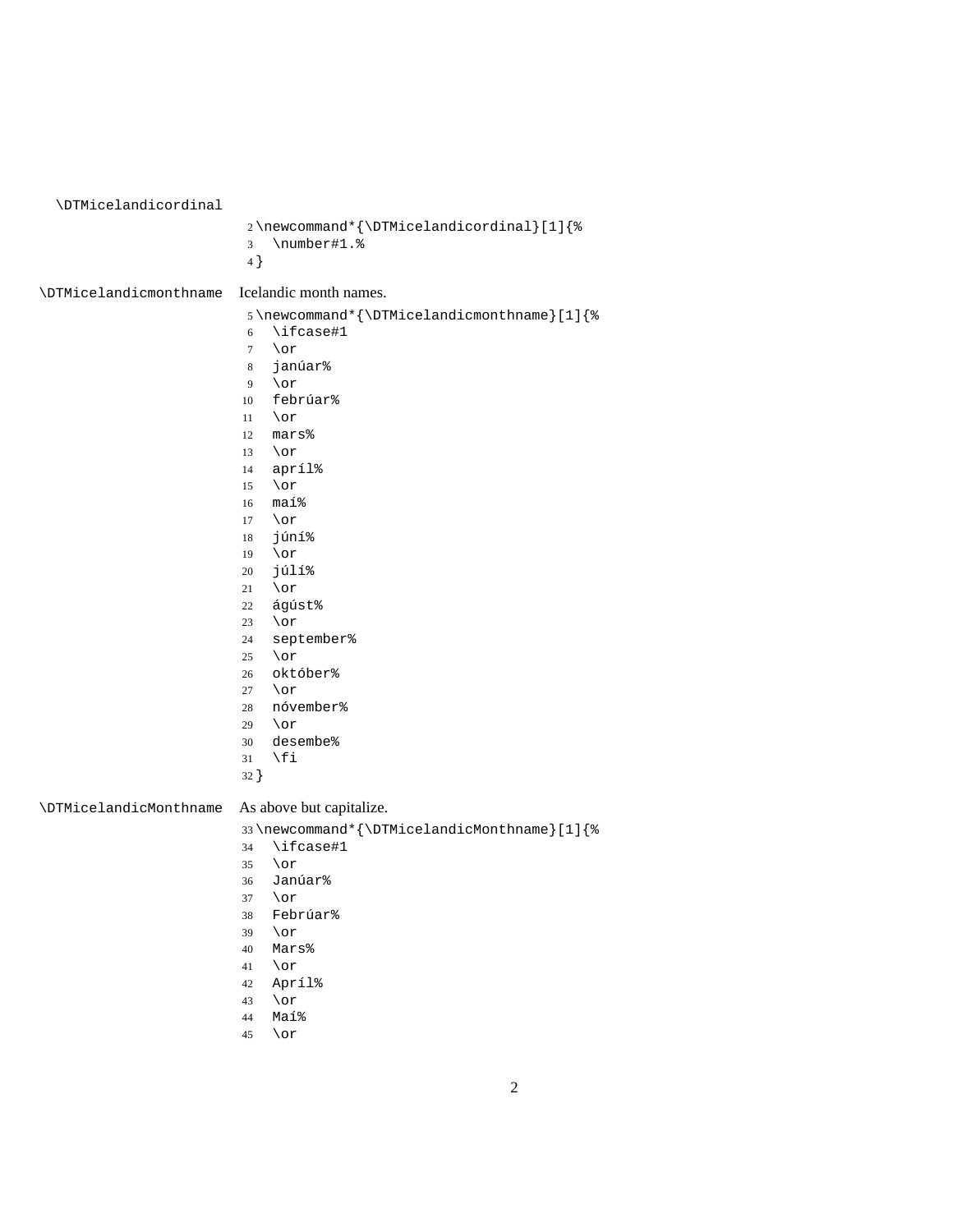- <span id="page-2-0"></span>Júní%
- \or
- Júlí%
- \or
- Ágúst%
- \or September%
- \or
- Október%
- \or
- Nóvember%
- \or
- Desembe%
- \fi
- }

If abbreviated dates are supported, short month names should be likewise provided.

#### **1.2 ASCII**

This file contains the settings that use LATEX commands for non-ASCII characters. This should be input if neither XeLaTeX nor LuaLaTeX are used. Even if the user has loaded inputenc with utf8, this file should still be used not the datetime2-icelandic-utf8.ldf file as the non-ASCII characters are made active in that situation and would need protecting against expansion. Identify module

\ProvidesDateTimeModule{icelandic-ascii}[2018/04/24 v1.1]

If abbreviated dates are supported, short month names should be likewise provided.

#### \DTMicelandicordinal

|      | 62\newcommand*{\DTMicelandicordinal}[1]{% |
|------|-------------------------------------------|
|      | 63 \number#1.%                            |
| 64 } |                                           |

\DTMicelandicmonthname Icelandic month names.

```
65 \newcommand*{\DTMicelandicmonthname}[1]{%
```
- \ifcase#1
- \or
- jan\protect\'uar%
- \or
- febr\protect\'uar%
- \or
- mars%
- \or
- apr\protect\'il%
- $75 \overline{\phantom{a} \text{O}}$ ma\protect\'i%
- \or
- j\protect\'un\protect\'i%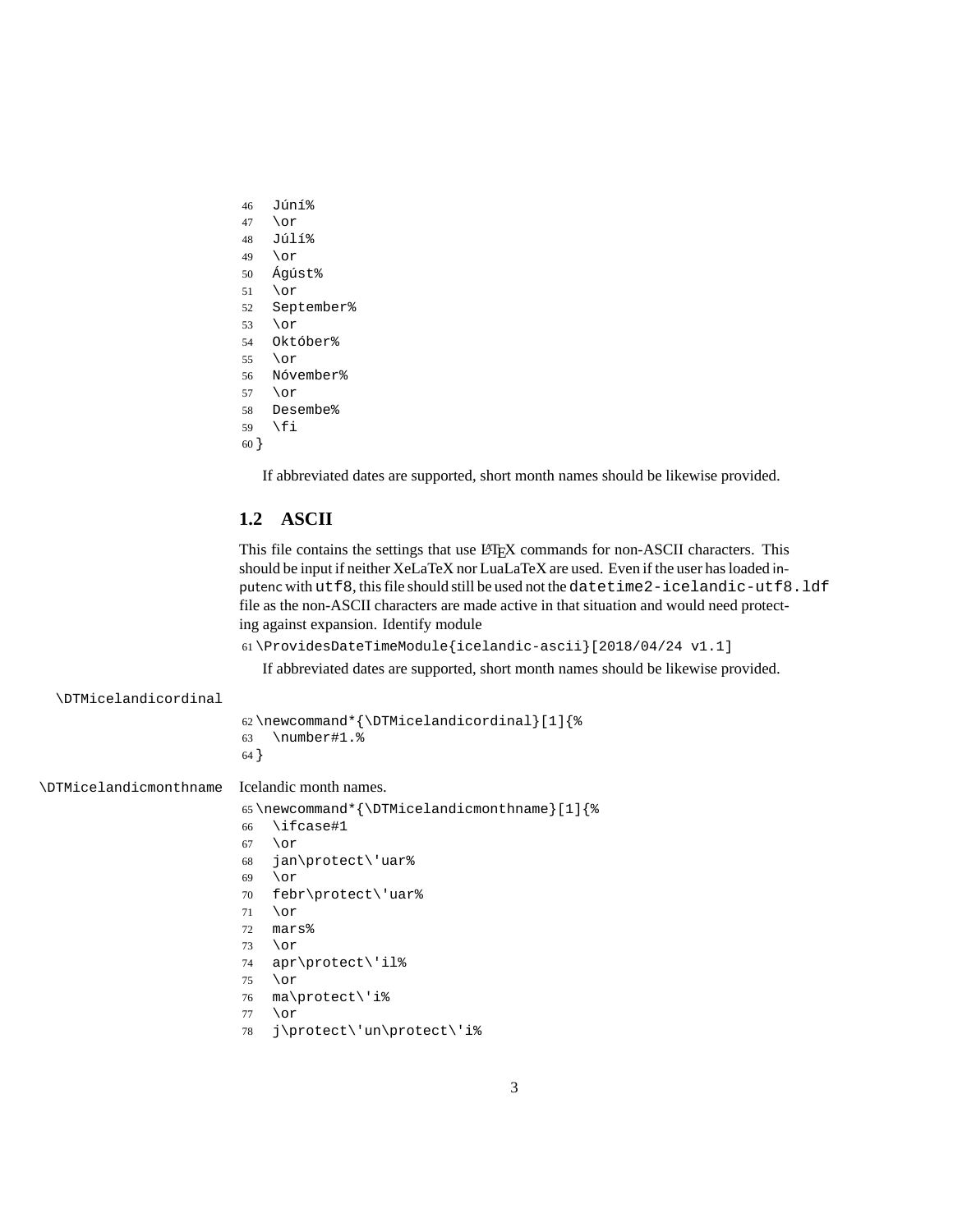- <span id="page-3-0"></span>\or
- j\protect\'ul\protect\'i%
- \or
- \protect\'ag\protect\'ust%
- \or
- september%
- \or
- okt\protect\'ober%
- \or
- n\protect\'ovember%
- \or
- desembe%
- \fi
- }

#### \DTMicelandicMonthname As above but capitalize.

- \newcommand\*{\DTMicelandicMonthname}[1]{%
- \ifcase#1
- \or
- Jan\protect\'uar%
- \or
- Febr\protect\'uar%
- \or
- Mars%
- \or
- Apr\protect\'il%
- \or
- Ma\protect\'i%
- \or
- J\protect\'un\protect\'i%
- \or
- J\protect\'ul\protect\'i%
- \or
- \protect\'Ag\protect\'ust%
- \or
- September%
- \or
- Okt\protect\'ober%
- \or
- N\protect\'ovember%
- \or
- Desembe%
- \fi
- }

### **1.3 Main Icelandic Module (datetime2-icelandic.ldf)**

Identify Module

\ProvidesDateTimeModule{icelandic}[2018/04/24 v1.1]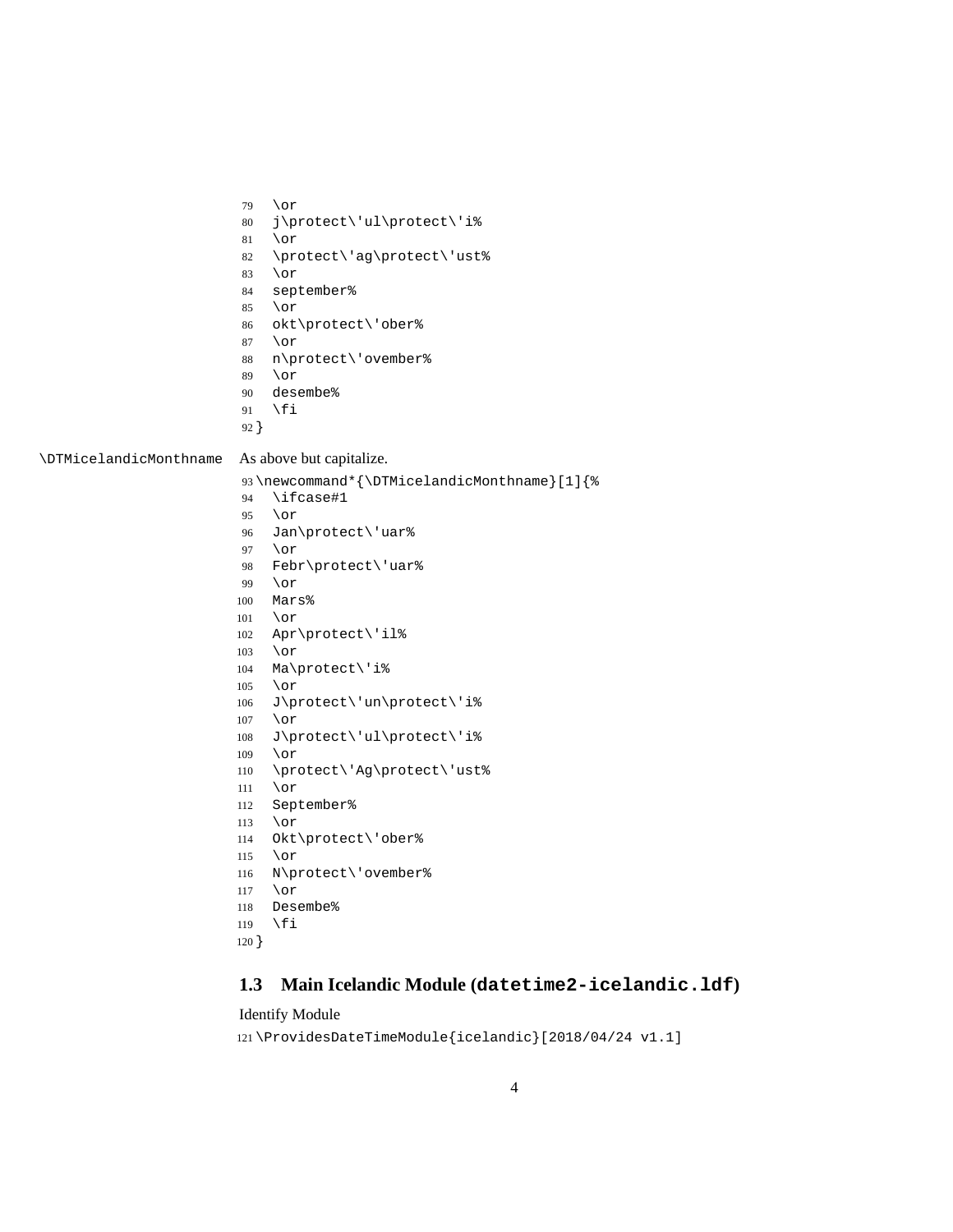<span id="page-4-0"></span>Need to find out if XeTeX or LuaTeX are being used. 122 \RequirePackage{ifxetex, ifluatex} XeTeX and LuaTeX natively support UTF-8, so load icelandic-utf8 if either of those engines are used otherwise load icelandic-ascii. 123 \ifxetex 124 \RequireDateTimeModule{icelandic-utf8} 125 \else 126 \ifluatex 127 \RequireDateTimeModule{icelandic-utf8} 128 \else 129 \RequireDateTimeModule{icelandic-ascii} 130 \fi 131 \fi Define the icelandic style. The time style is the same as the default style provided by datetime2. This may need correcting. For example, if a 12 hour style similar to the englishampm (from the english-base module) is required. Allow the user a way of configuring the icelandic and icelandic-numeric styles. This doesn't use the package wide separators such as \dtm@datetimesep in case other date formats are also required. \DTMicelandicdaymonthsep The separator between the day and month for the text format. 132 \newcommand\*{\DTMicelandicdaymonthsep}{% 133 \DTMtexorpdfstring{\protect~}{\space}% 134 } \DTMicelandicmonthyearsep The separator between the month and year for the text format. 135 \newcommand\*{\DTMicelandicmonthyearsep}{\space} \DTMicelandicdatetimesep The separator between the date and time blocks in the full format (either text or numeric). 136 \newcommand\*{\DTMicelandicdatetimesep}{\space} \DTMicelandictimezonesep The separator between the time and zone blocks in the full format (either text or numeric). 137 \newcommand\*{\DTMicelandictimezonesep}{\space} \DTMicelandicdatesep The separator for the numeric date format. 138 \newcommand\*{\DTMicelandicdatesep}{/} \DTMicelandictimesep The separator for the numeric time format. 139 \newcommand\*{\DTMicelandictimesep}{:} Provide keys that can be used in \DTMlangsetup to set these separators. 140 \DTMdefkey{icelandic}{daymonthsep}{\renewcommand\*{\DTMicelandicdaymonthsep}{#1}} 141 \DTMdefkey{icelandic}{monthyearsep}{\renewcommand\*{\DTMicelandicmonthyearsep}{#1}} 142 \DTMdefkey{icelandic}{datetimesep}{\renewcommand\*{\DTMicelandicdatetimesep}{#1}} 143 \DTMdefkey{icelandic}{timezonesep}{\renewcommand\*{\DTMicelandictimezonesep}{#1}} 144 \DTMdefkey{icelandic}{datesep}{\renewcommand\*{\DTMicelandicdatesep}{#1}} 145 \DTMdefkey{icelandic}{timesep}{\renewcommand\*{\DTMicelandictimesep}{#1}}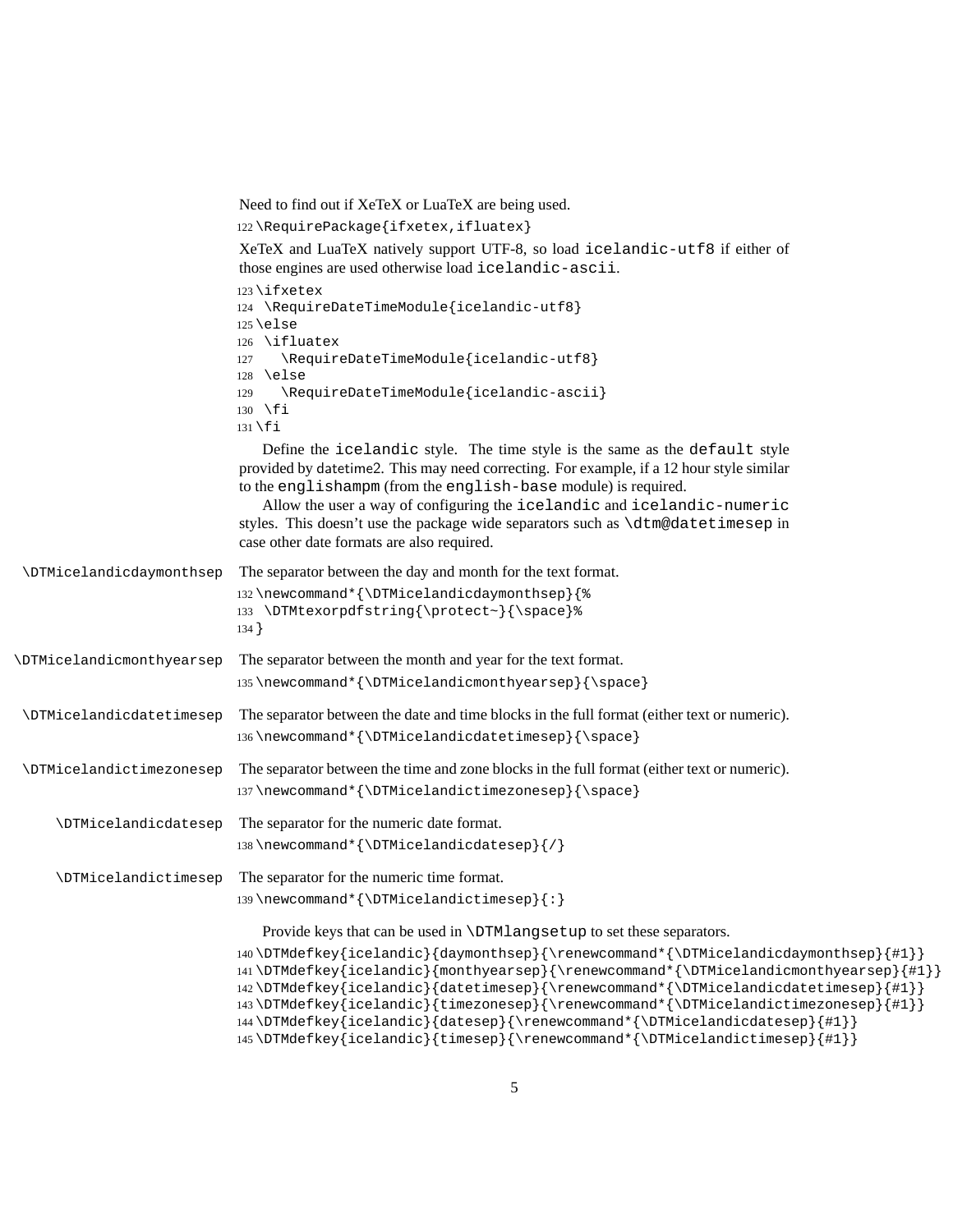```
TODO: provide a boolean key to switch between full and abbreviated formats if ap-
propriate. (I don't know how the date should be abbreviated.)
```
Define a boolean key that determines if the time zone mappings should be used.

```
146 \DTMdefboolkey{icelandic}{mapzone}[true]{}
```
The default is to use mappings.

```
147 \DTMsetbool{icelandic}{mapzone}{true}
```
Define a boolean key that determines if the day of month should be displayed.

\DTMdefboolkey{icelandic}{showdayofmonth}[true]{}

The default is to show the day of month.

```
149 \DTMsetbool{icelandic}{showdayofmonth}{true}
```
Define a boolean key that determines if the year should be displayed.

```
150 \DTMdefboolkey{icelandic}{showyear}[true]{}
```

```
The default is to show the year.
```
\DTMsetbool{icelandic}{showyear}{true}

Define the icelandic style. (TODO: implement day of week?)

```
152 \DTMnewstyle
153 {icelandic}% label
154 {% date style
155 \renewcommand*\DTMdisplaydate[4]{%
156 \DTMifbool{icelandic}{showdayofmonth}
157 {\DTMicelandicordinal{##3}\DTMicelandicdaymonthsep}%
158 {}%
159 \DTMicelandicmonthname{##2}%
160 \DTMifbool{icelandic}{showyear}%
161 {%
162 \DTMicelandicmonthyearsep
163 \number##1
164 }%
165 {}%
166 }%
167 \renewcommand*\DTMDisplaydate[4]{%
168 \DTMifbool{icelandic}{showdayofmonth}
169 {%
170 \DTMicelandicordinal{##3}\DTMicelandicdaymonthsep
171 \DTMicelandicmonthname{##2}%
172 }%
173 {%
174 \DTMicelandicMonthname{##2}%
175 }%
176 \DTMifbool{icelandic}{showyear}%
177 {%
178 \DTMicelandicmonthyearsep
179 \number##1
180 }%
181 {}%
182 }%
```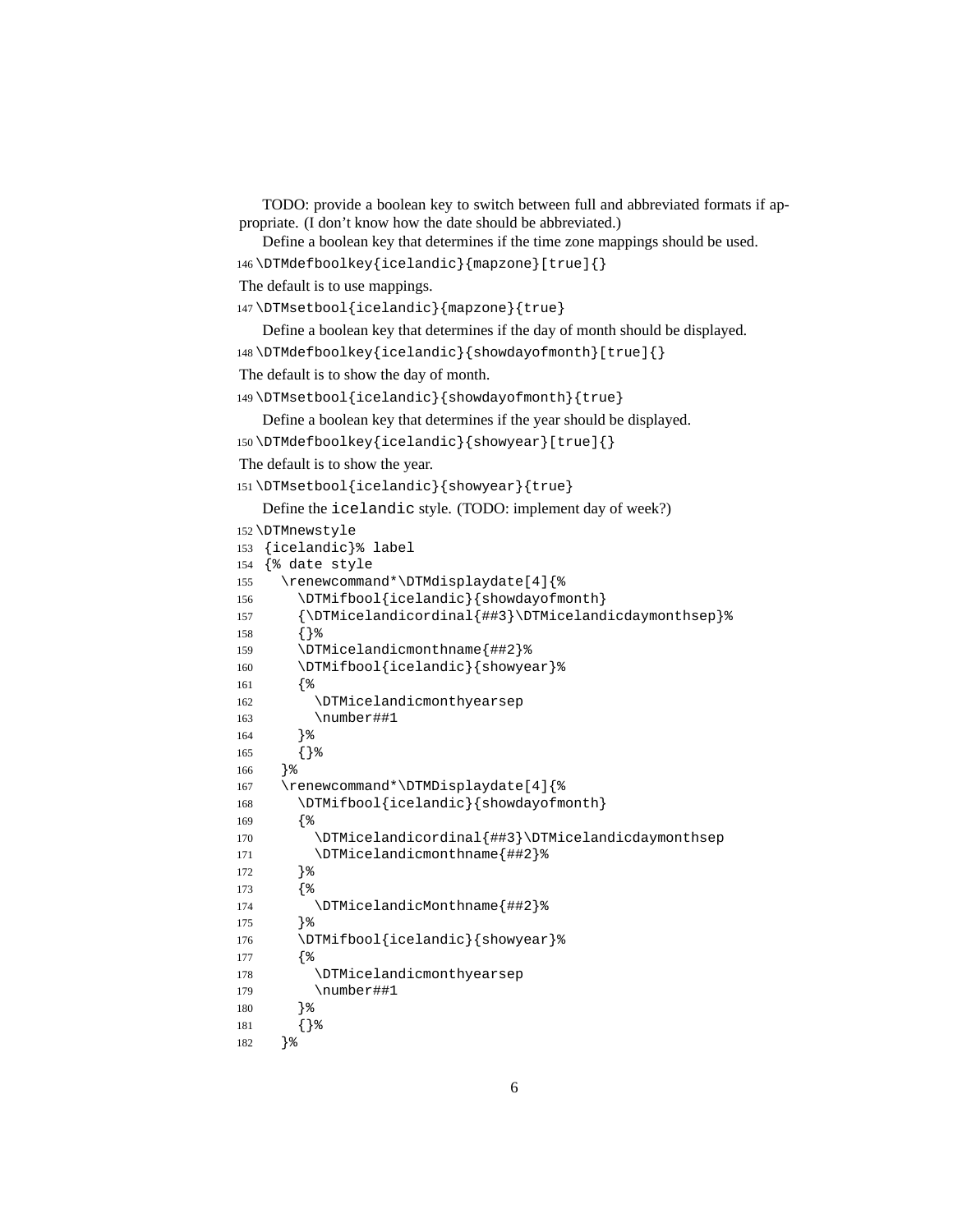```
183 }%
184 {% time style (use default)
185 \DTMsettimestyle{default}%
186 }%
187 {% zone style
188 \DTMresetzones
189 \DTMicelandiczonemaps
190 \renewcommand*{\DTMdisplayzone}[2]{%
191 \DTMifbool{icelandic}{mapzone}%
192 {\DTMusezonemapordefault{##1}{##2}}%
193 {%
194 \ifnum##1<0\else+\fi\DTMtwodigits{##1}%
195 \ifDTMshowzoneminutes\DTMicelandictimesep\DTMtwodigits{##2}\fi
196 }%
197 }%
198 }%
199 {% full style
200 \renewcommand*{\DTMdisplay}[9]{%
201 \ifDTMshowdate
202 \DTMdisplaydate{##1}{##2}{##3}{##4}%
203 \DTMicelandicdatetimesep
204 \fi
205 \DTMdisplaytime{##5}{##6}{##7}%
206 \ifDTMshowzone
207 \DTMicelandictimezonesep
208 \DTMdisplayzone{##8}{##9}%
209 \fi
210 }%
211 \renewcommand*{\DTMDisplay}[9]{%
212 \ifDTMshowdate
213 \DTMDisplaydate{##1}{##2}{##3}{##4}%
214 \DTMicelandicdatetimesep
215 \fi
216 \DTMdisplaytime{##5}{##6}{##7}%
217 \ifDTMshowzone
218 \DTMicelandictimezonesep
219 \DTMdisplayzone{##8}{##9}%
220 \fi
221 }%
222 }%
   Define numeric style.
223 \DTMnewstyle
224 {icelandic-numeric}% label
225 {% date style
226 \renewcommand*\DTMdisplaydate[4]{%
227 \DTMifbool{icelandic}{showdayofmonth}%
228 {%
229 \number##3 % space intended
230 \DTMicelandicdatesep
```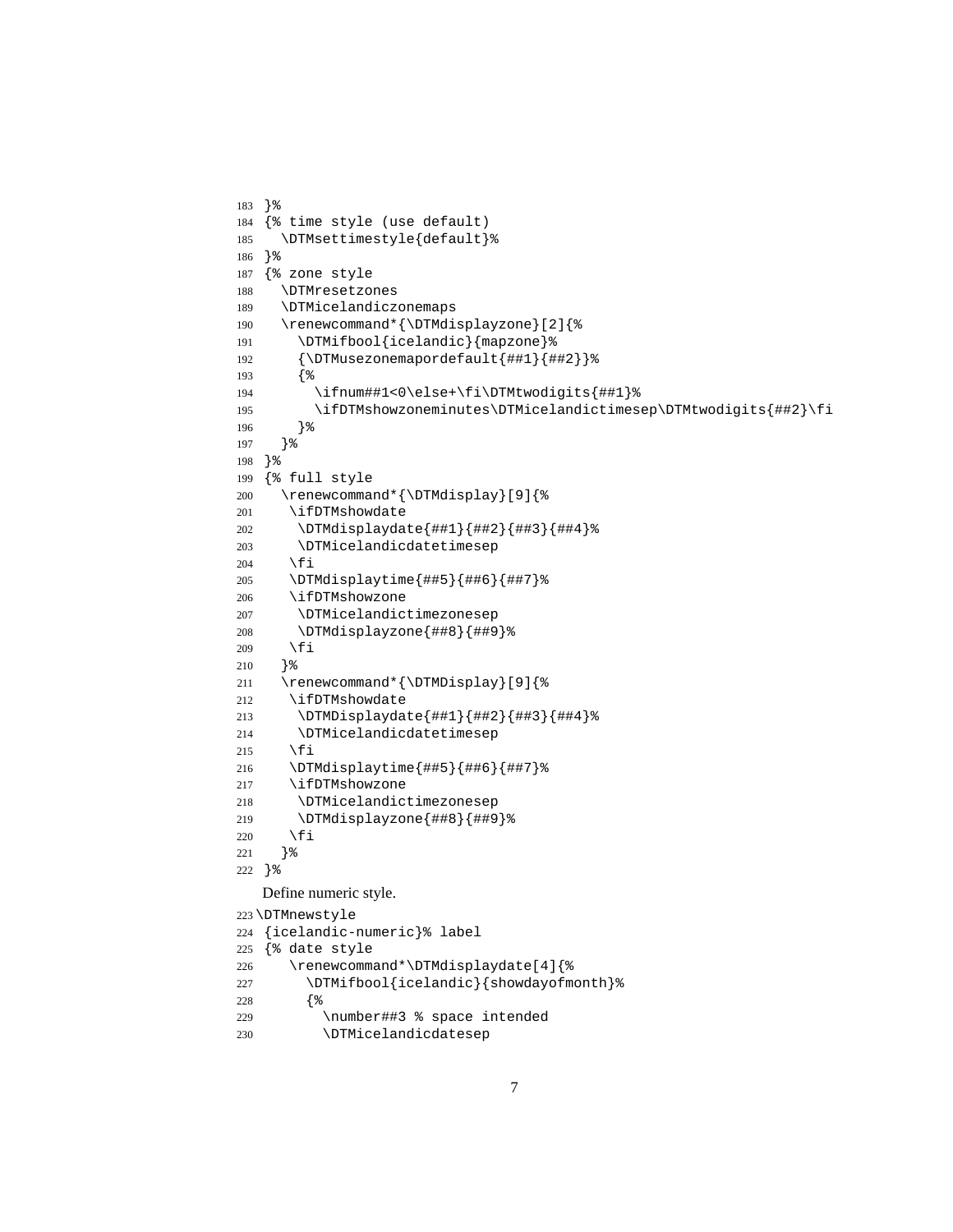```
231 }%
232 {}%
233 \number##2 % space intended
234 \DTMifbool{icelandic}{showyear}%
235 {%
236 \DTMicelandicdatesep
237 \number##1 % space intended
238 }%
239 {}%
240 }%
241 \renewcommand*{\DTMDisplaydate}{\DTMdisplaydate}%
242 }%
243 {% time style
244 \renewcommand*\DTMdisplaytime[3]{%
245 \number##1
246 \DTMicelandictimesep\DTMtwodigits{##2}%
247 \ifDTMshowseconds\DTMicelandictimesep\DTMtwodigits{##3}\fi
248 }%
249 }%
250 {% zone style
251 \DTMresetzones
252 \DTMicelandiczonemaps
253 \renewcommand*{\DTMdisplayzone}[2]{%
254 \DTMifbool{icelandic}{mapzone}%
255 {\DTMusezonemapordefault{##1}{##2}}%
256 {%
257 \ifnum##1<0\else+\fi\DTMtwodigits{##1}%
258 \ifDTMshowzoneminutes\DTMicelandictimesep\DTMtwodigits{##2}\fi
259 }%
260 }%
261 }%
262 {% full style
263 \renewcommand*{\DTMdisplay}[9]{%
264 \ifDTMshowdate
265 \DTMdisplaydate{##1}{##2}{##3}{##4}%
266 \DTMicelandicdatetimesep
267 \fi
268 \DTMdisplaytime{##5}{##6}{##7}%
269 \ifDTMshowzone
270 \DTMicelandictimezonesep
271 \DTMdisplayzone{##8}{##9}%
272 \fi
273 }%
274 \renewcommand*{\DTMDisplay}{\DTMdisplay}%
275 }
```
\DTMicelandiczonemaps The time zone mappings are set through this command, which can be redefined if extra mappings are required or mappings need to be removed.

```
276 \newcommand*{\DTMicelandiczonemaps}{%
```

```
277 \DTMdefzonemap{00}{00}{GMT}%
```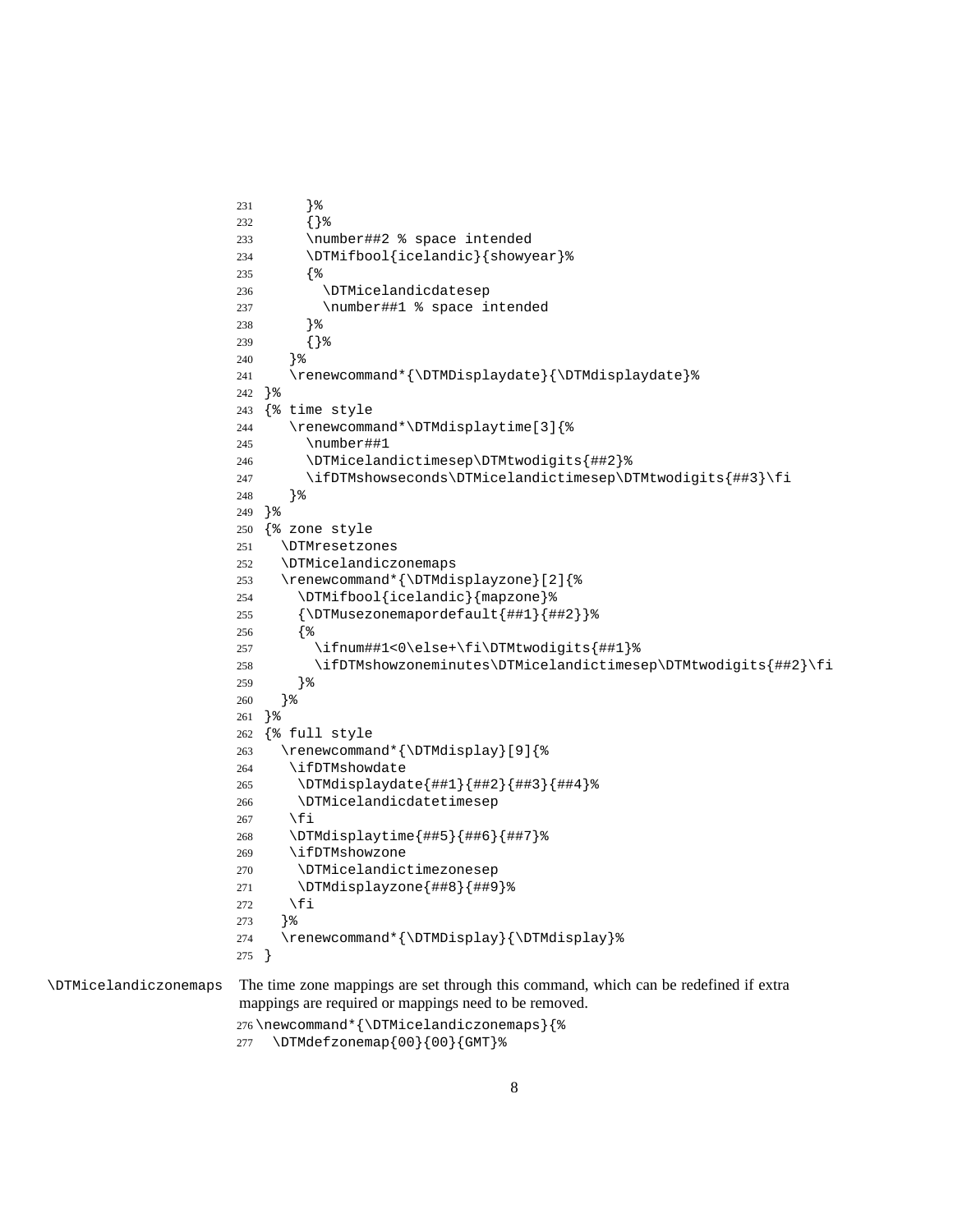<span id="page-8-0"></span>}

Switch style according to the useregional setting.

```
279 \DTMifcaseregional
280 {}% do nothing
281 {\DTMsetstyle{icelandic}}
282 {\DTMsetstyle{icelandic-numeric}}
```

```
Redefine \dateicelandic (or \date⟨dialect⟩) to prevent babel from resetting
\today. (For this to work, babel must already have been loaded if it's required.)
283 \ifcsundef{date\CurrentTrackedDialect}
284 {%
285 \ifundef\dateicelandic
286 {% do nothing
287 }%
288 {%
289 \def\dateicelandic{%
290 \DTMifcaseregional
291 {}% do nothing
292 {\DTMsetstyle{icelandic}}%
293 {\DTMsetstyle{icelandic-numeric}}%
294 }%
295 }%
296 }%
297 {%
298 \csdef{date\CurrentTrackedDialect}{%
299 \DTMifcaseregional
300 {}% do nothing
301 {\DTMsetstyle{icelandic}}%
302 {\DTMsetstyle{icelandic-numeric}}%
303 }%
304 }%
```